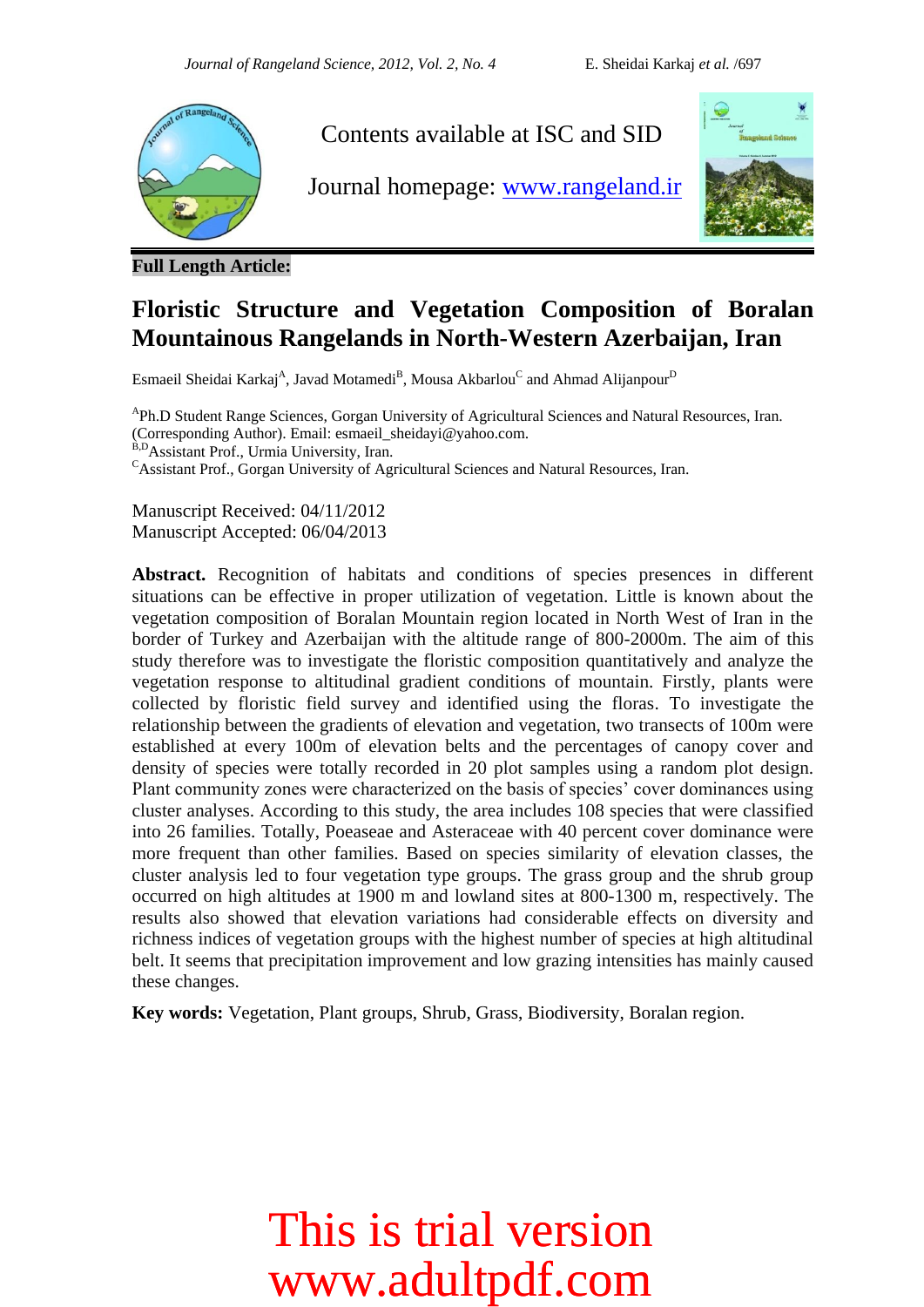### **Introduction**

Mountains act as refuges for biodiversity in many terrestrial ecosystems (Kluge and Kessler, 2006; Myers *et al*., 2000). Approximately 25% of land surfaces of the Earth and 60% of Iran area are covered by arid and semi-arid mountains which contain at least one third of terrestrial plant species diversities (Barthlott *et al*., 1996; Azarnivand, and Zare Chahoki, 2008). In these regions, vegetation is considered as one of the main components of these natural ecosystems and studies should be conducted on the conservation of endangered species, especially forage endangered species which supply the required forage for domestic livestock. Moreover, the plant diversity pattern at the species level is very important for biodiversity conservation in these regions (Zechmeister and Moser, 2001). With regard to the development of restoration ecology and understanding of biodiversity principles, it is realized that species composition and diversity are fundamental characteristics of ecosystems (Burke, 2001). A set of various factors determines the botanical composition, the related species richness and functional trait variations among the species of the rangeland vegetation (Petchey and Gaston, 2006). Vegetation patterns are affected by the environmental factors more intensively as compared to humid areas (Fossati *et al*., 1999). In addition, vegetation distribution in mountain landscapes is characterized by spatially heterogeneous environmental conditions concerning climate, soil and geology as well as frequency and intensity of disturbance. The physical environment is often regarded as one of the most important factors controlling the spatial heterogeneity of the landscape in mountain areas (Bolstad *et al*., 1998; Tappeiner *et al*., 1998). Because major environmental changes can occur over short distances, mountainous regions are ideal for describing and studying the environmental responses of plant communities (Naqinezhad *et al*., 2009). Various efforts

have been made to reveal the vegetationenvironment relationships in the arid zone quantitatively (Liu *et al*., 2002). Moreover, studies related to the altitude, pH, slope inclination and vegetation have been carried out in many mountainous habitats (Miserere *et al*., 2003; Rolon and Maltchik, 2006). One important factor is altitude which has a strong influence on the vegetation structure. Changes in species richness along the altitudinal gradients have been considered as the subject of numerous studies (Lomolino, 2001). As such altitudinal gradients are regarded as the most powerful ecological element which affects the natural vegetation structure. Equally, there are not sufficient quantitative data on the distribution and ecology of different plant species, and also the vegetation response to environmental conditions. To understand and manage the rangeland ecosystems effectively, it is important to study the relationships between environmental factors and vegetation. Boralan region is located in northwest of Iran in the border of Turkey and Azerbaijan. Mountainous conditions and wind erosion in lowlands have made it a particular and important area from the viewpoint of controlling the wind erosion. Nevertheless, the recognition of such ecosystems is necessary for achieving the integrated management and detailed information on the vegetation which may lead to conduct the desertification operations for stopping the sand dune extending.

Thus, this study aims to analyze the species composition, floristic diversity and stand structure of vegetation along altitudinal gradient and provide the needed scientific support urgently for the programs of biodiversity conservation. The findings should provide insights into: (1) the conservation value of these mountain habitats, and (2) the effects of altitudinal variations on floristic characteristics and plant diversity and richness in the Boralan Mountains.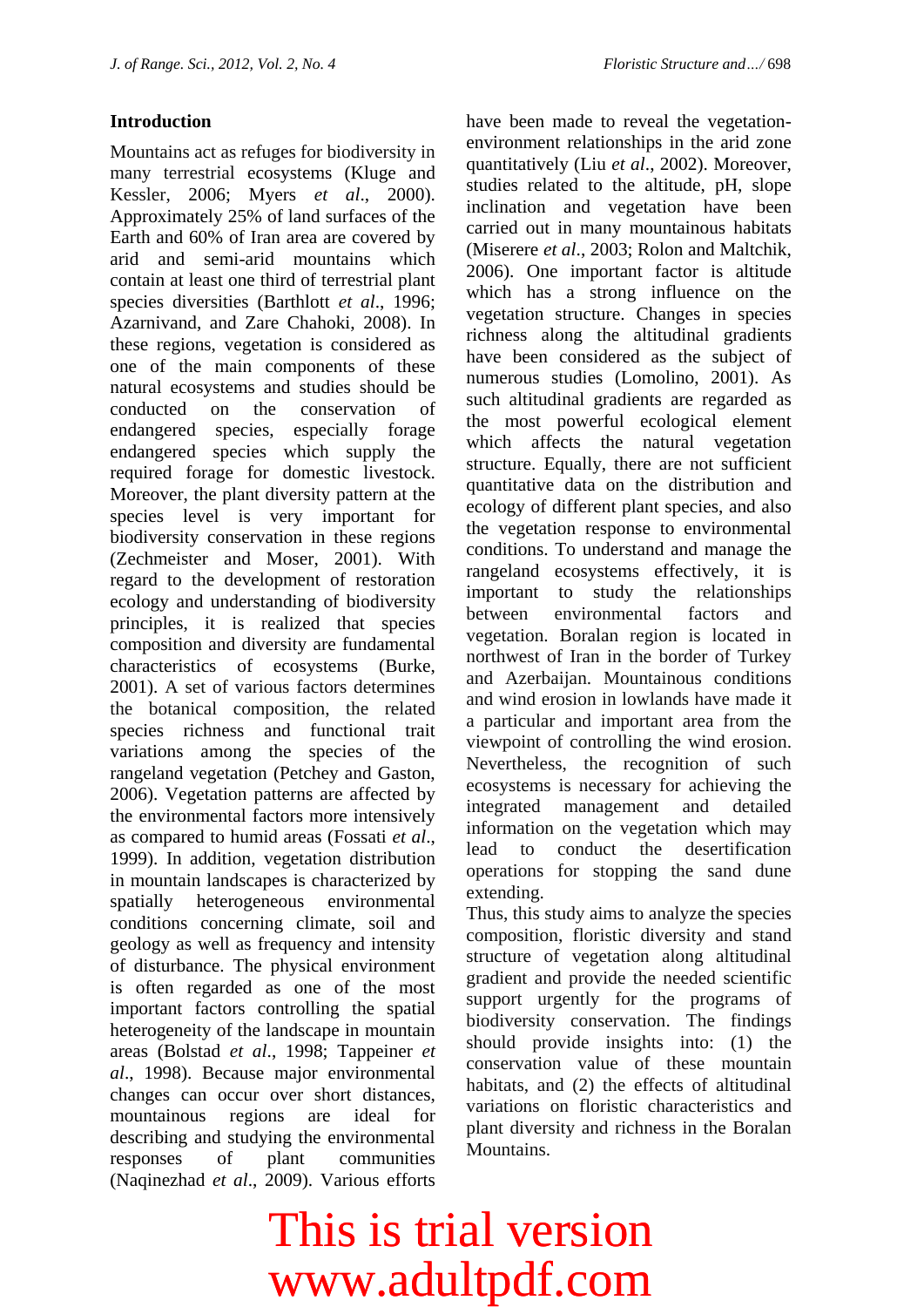### **Methods and Materials Study area**

Boralan region is located in the northwest of Iran in West Azerbaijan province in the border of two counties, Turkey and Azerbaijan. It is approximately situated at 39°46' to 39°33' N and 44°30' to 44°43' E (Fig. 1). This region climate is cold and semi-arid (Assareh and Akhlaghi, 2009). According to the nearest climatologic station (Makou station), the long-term mean annual rainfall is 294 mm and generally has cool and snowy winters. Maximum and minimum monthly mean temperatures occur in July and January with the degrees of 29.4 and  $-7.4^{\circ}$ C, respectively (Iranian Weather Organization, 2010). The altitudinal range of the study area in the Boralan Mountains is 800-2000 m a.s.l. with the mean annual temperature decrease and the total annual precipitation increase regarding the altitude and dominant aspect of the region in northern slope. The area has been mainly grazed by Makou sheep breed and native goat breed during summers for several years.



Fig. 1. Study area (Boralan region) in Iran

### **Floristic surveys**

In this study, floristic composition surveys were carried out during the summer of 2009. All plant species were collected during the field surveys and then, they were moved to herbarium of natural resources faculty of Uremia University, Iran. Scientific names of species were specified on the basis of the Flora Iranica and flora of Turkey (Davis, 1972-1984; Rechinger, 1963-2005). So, the species were classified according to the life forms (i.e. phanerophytes, chaemophytes, hemicryptophytes, geophytes and therophytes) of Raunkiaer and Pabot system (Raunkiaer, 1934). It should be mentioned that from the viewpoint of ecological researches, this method is

suitable for the classification based upon the tolerance of unfavorable seasons (Raunkiaer, 1934). The growth form (i.e. grass, forbs, shrub and brush) and life longevity (annual, perennial and biennial) of species were noted upon morphological characteristics.

Moreover, the distribution and abundance of the vascular plant groups were evaluated along the altitudinal gradient as completely as possible. In order to determine the effects of elevation gradients on the changes of vegetation structure and its relationship with diversity, we divided the mountain into altitudinal belts spanning 100 vertical meters from the foot hill zone at an elevation of 800m up to the summit at 2000m. At every 100m of elevation classes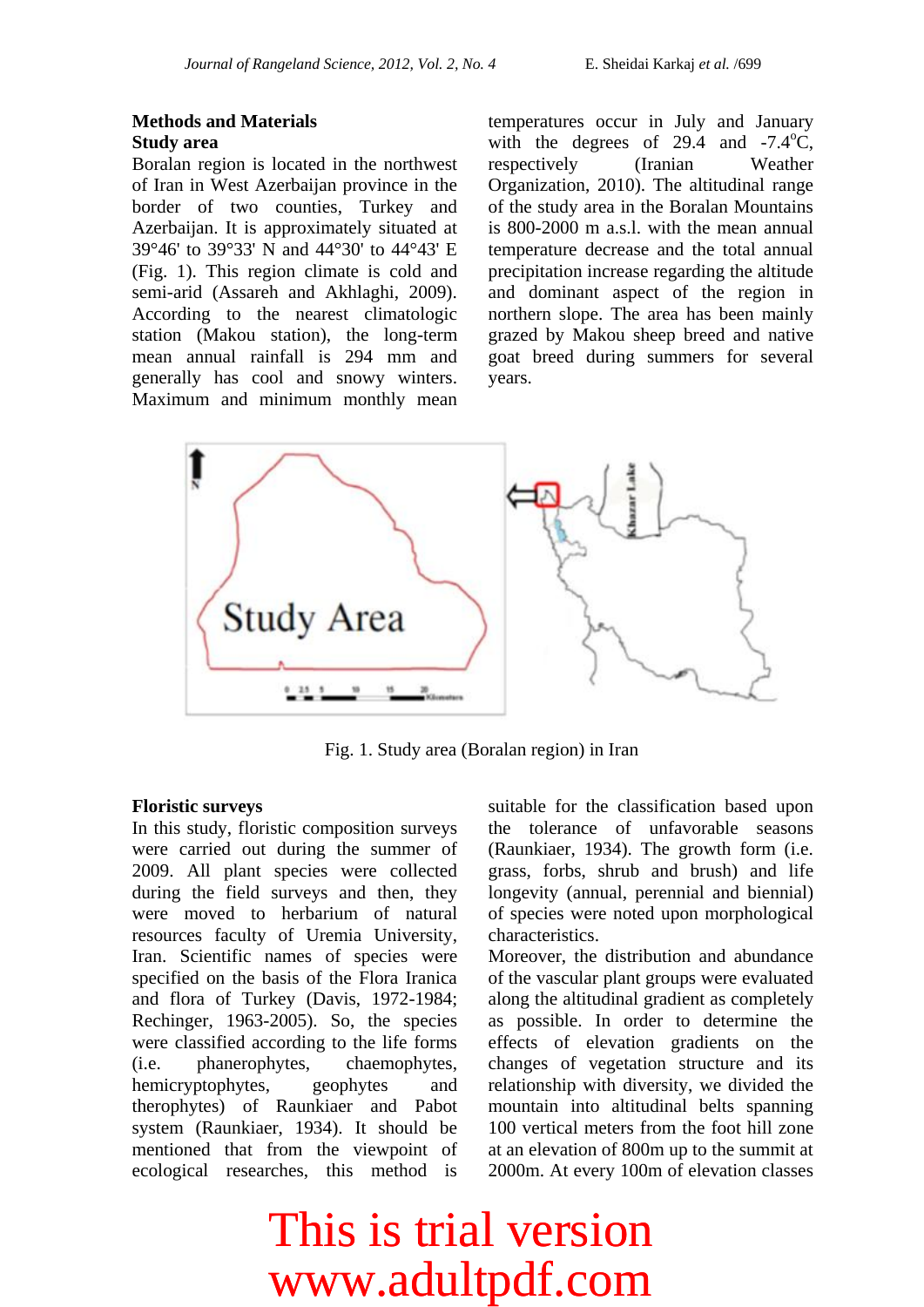(belt), two transects of 100 m long were established systematically and the percentages of canopy cover and density of each species were randomly recorded in 10 plots of 1-4 m square on each transects (n=20). Plot sizes varied in each belt and have been determined by the means of minimal area method in each elevation class (Kent & Coker, 1996). Also according to the manual of rangeland assessment plan in the rangelands of Iran (Arzani, 1997), the number of selected plots was 20. It seems that the data gathered from these plots are statistically confident representative of the vegetation communities upon which the numbers to semi-arid regions of Iran are proposed (Mesdaghi, 2002; Basiri *et al*., 1989).

### **Effects of elevation on vegetation structure**

To explore the trends in species richness and diversity along the altitudinal gradient, all the recorded species data in each elevation belt were first allocated to different groups based on their vertical distribution. Then, cluster analysis was performed with the squared Euclidean distance and Single's Method. Each group was named after the highest species value (dominant species) of the belts within the respective group and then, plant communities and their zones were characterized upon their ranges. In each delimited vegetation group, the alpha diversity index of Shannon-Wiener and richness index of Margalef were calculated according to Magurran equation (2003) in PAST ecological software, version 2.17 (Hammer *et al*., 2001).

### **Statistical Analyses**

Based on these indices, the variations of alpha-diversity and richness level were statistically analyzed as the functions of latitude and elevation directions. The data were tested for normality before conducting the statistical analysis using the Anderson Darling test (Steel & Torrie, 1980). One-way ANOVA and Duncan tests

were used to examine whether there was a significant difference between species richness and diversity within the identified distinct samples. All statistical analyses were conducted in statistical software SPSS, version 19.

### **Results**

We recorded 108 species from 26 families in the study area. The most abundant families were Poaceae (24%), Asteraceae (16%) and Fabaceae (16%). Other families have less abundant species such as Berberidaceae, Boraginaceae, Caryophyllaceae, Salsolaceae, Convolvulaceae, Brassicaceae, Cupressaceae, Ephedraceae, Euphorbiaceae, Labiatae, Liliaceae, Malvaceae, Papaveraceae, Tamaricaceae and Ulmaceae. Some important species are shown in (Table 1). Perennial species with 70% coverage had the highest plant composition. The biological spectrum of the study area indicates the prevailing of hemicryptophytes (50%) and therophytes (22%). The herbaceous layer of selected study area is consisted of cool-season grasses and forbs including *Agropyron trichophorum, Festuca ovina, Cousinia Commutate, Euphorbia* sp., *Cirsium arvense, Artemisia aucheri, Bromus tomentellus,* with *scattered Artemisia* sp. and *Astragalus* sp. *shrubs.* The results showed that the forbs have the highest percentage of growth forms (Table 2).

The grass community is also viewed as a vegetation type with high adaptability that exists broadly in the study area. Floristic analysis shows that the majority of plants in the study area are perennial. *Calligonum comosum* was the most abundant woody bush species in the low elevations and grasses had more occurrences in the high elevations. The presence of the highest number of *Calligonum comosum* contributes to the soil stabilization.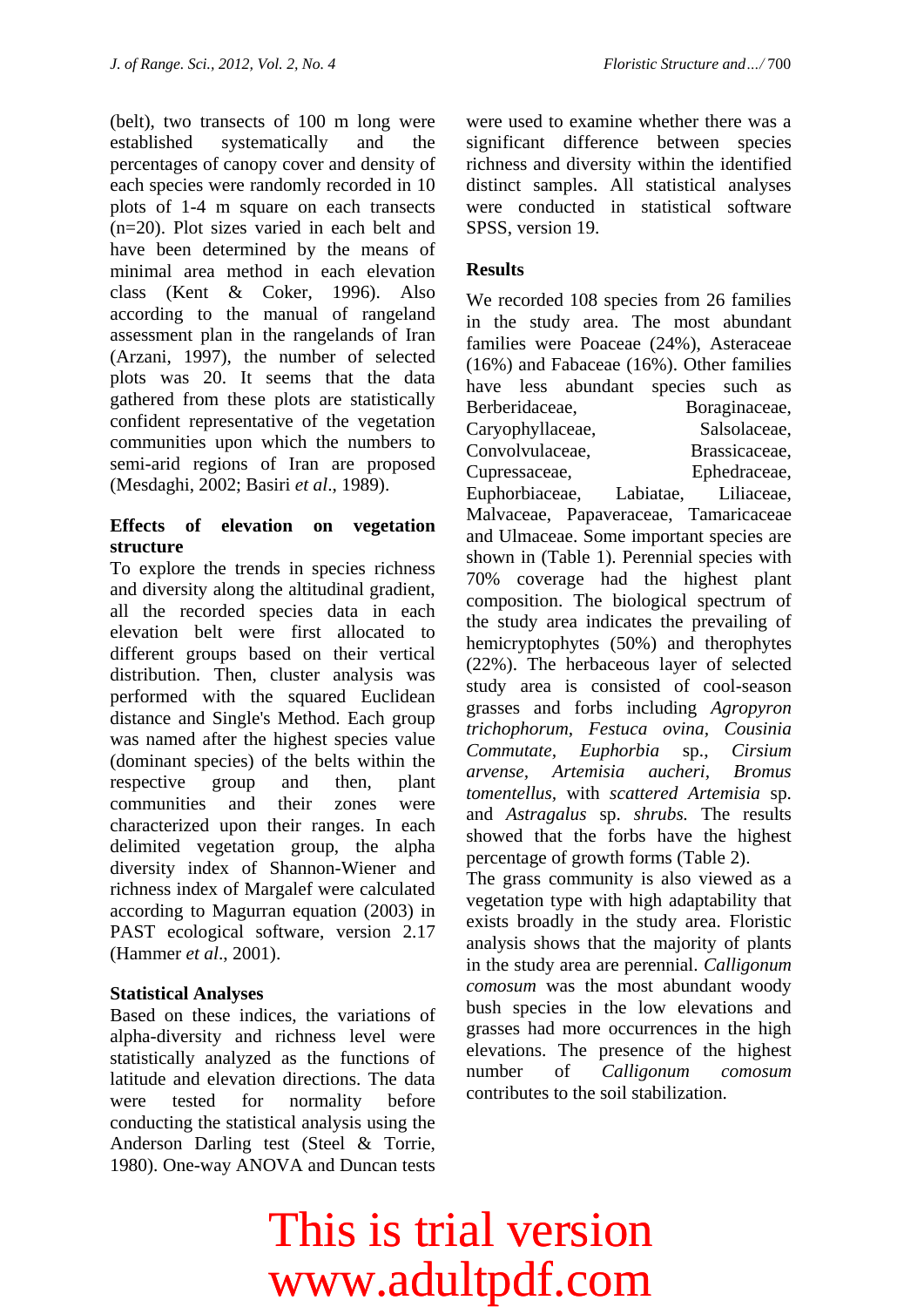| Table 1. Ivality of important species in the region |                        |                     |  |  |  |
|-----------------------------------------------------|------------------------|---------------------|--|--|--|
| Species Name                                        | Species Name           | <b>Species Name</b> |  |  |  |
| Alhagi camelorum                                    | Teucrium polium        | Andropogon schemum  |  |  |  |
| Kochia prostrata                                    | Hordeum gluacum        | Festuca ovina       |  |  |  |
| Agropyron trichophorum                              | Artemisia vugaris      | Neoa mucronata      |  |  |  |
| Amygdalus lysiodes                                  | Peteropyrum aucheri    | Poa bulosa          |  |  |  |
| Agropyron cristatum                                 | Astragalus siliqusus   | Senecio vulgaris    |  |  |  |
| Chenopodium album                                   | Calligonum crinitum    | Stachys inflata     |  |  |  |
| Carex stenophylla                                   | <b>Bromus</b> tectorum | Stipa barbata       |  |  |  |
|                                                     |                        |                     |  |  |  |

Table 1. Names of important species in the region

|  |  | Table 2. Grouping of plants into various functional types |  |
|--|--|-----------------------------------------------------------|--|
|  |  |                                                           |  |

|                    | Percentage of Life Forms |                 | Percentage of Life Longevity |               | Percentage of Growth<br>Forms |  |
|--------------------|--------------------------|-----------------|------------------------------|---------------|-------------------------------|--|
| <b>Therophytes</b> | 23.15                    | Annual          | 22.22                        | <b>Forbs</b>  | 50.00                         |  |
| Geophytes          | 1.85                     | <b>Biennial</b> | 5.56                         | Grasses       | 22.22                         |  |
| Hemcryphtophyte    | 50.93                    | Perennial       | 70.37                        | <b>Bushes</b> | 12.96                         |  |
| Phanerophytes      | 13.00                    |                 |                              | <b>Shrubs</b> | 12.04                         |  |
| Chamophyte         | 12.04                    |                 |                              |               |                               |  |

### **Classification**

Applying data classification techniques produced four vegetation groups. Based on vegetation hierarchical agglomerative clustering of all elevation classes, four different vegetation types with high and significant similarity levels of species composition were determined along an altitudinal gradient. To identify the most representative species at each level, we analyzed the data with regard to the fact that vegetation groups are named after the major species with local dominance or distinctly importance in a certain group of sites. The groups were as follows: A) *Calligonum comosum*, B) *Astragalus siliquosus* and *Salsola kali*, C) *Acanthophyllum spinosum* and *Stipa barbata* and D) *Festuca ovina*, *Agropryon cristatum* and *Bromous tomentellus* (Fig. 2).



Fig. 2. Dendogram and cluster classification analyses of the species composition similarity of elevation belts; A) *Calligonum comosum*, B) *Astragalus siliquosus* and *Salsola kali*, C) *Acanthophyllum spinosum* and *Stipa barbata* and D) *Festuca ovina*, *Agropryon cristatum* and *Bromous tomentellus*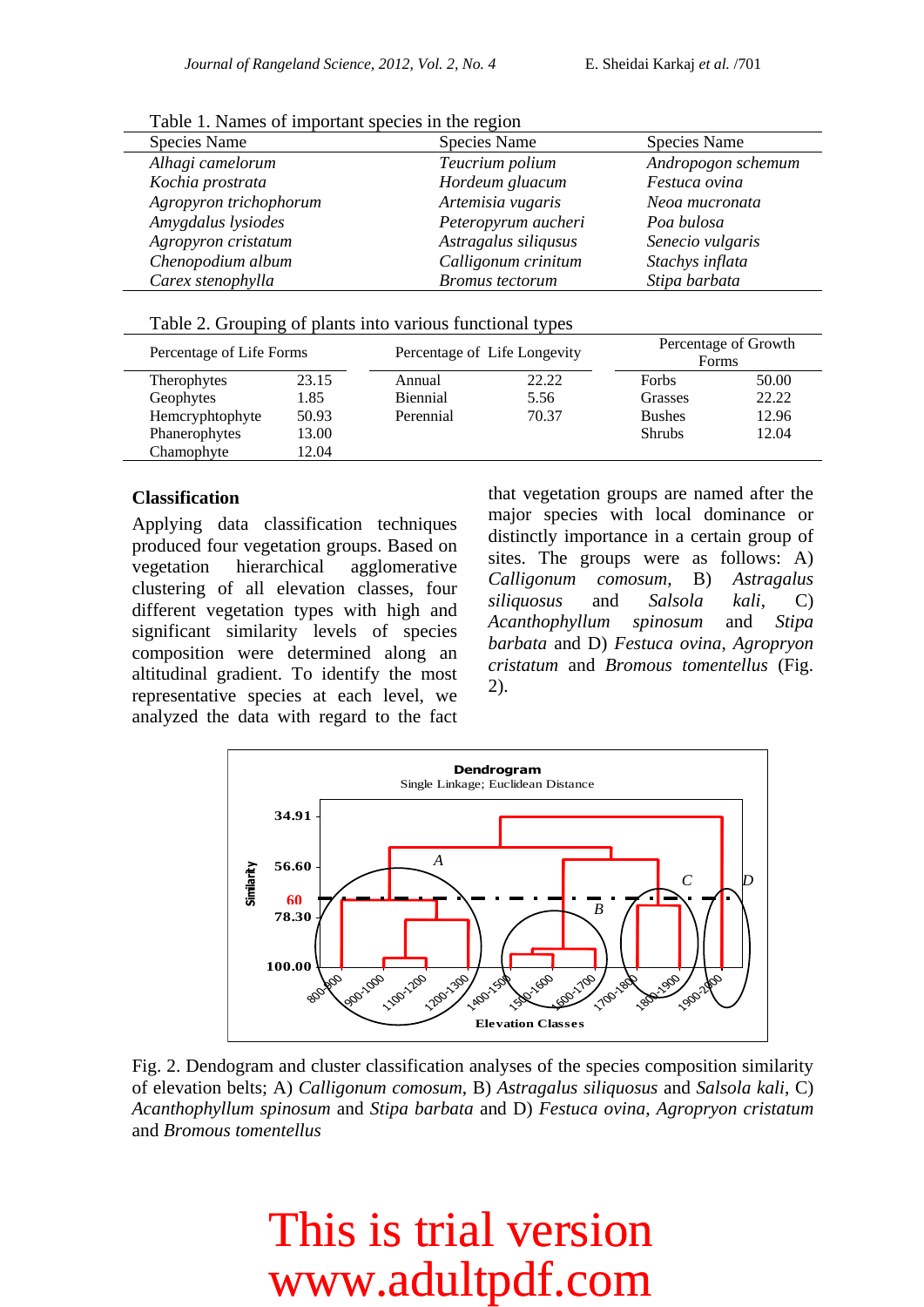#### **Diversity and Richness**

Species diversity and richness indices were calculated as the mean value for each separated clustering vegetation group (Table 3). The results implied that the elevation in the study area remarkably

affects the vegetation distribution and there are significant differences among these four main groups. Duncan test shows that the diversity and richness values are increasing with the increase of altitudinal increments.

Table 3. Variance analyses (ANOVA) of diversity and richness indices of four vegetation structures

| Type Name (Based on Dominant Species)                             | Range     | Shannon-           | <b>Richness</b>    |  |
|-------------------------------------------------------------------|-----------|--------------------|--------------------|--|
|                                                                   | as1(m)    | Winner             | (Margalef)         |  |
| Caligonum comosum                                                 | 800-1400  | $1.21 \pm 0.030$ c | $0.65 \pm 0.037$ d |  |
| Astragalus siliquosus, Salsola kali                               | 1400-1700 | $1.50 \pm 0.012$ b | $0.84 \pm 0.021$ c |  |
| Acanthophyllum spinosum, Stipa barbata                            | 1700-1900 | $1.60 \pm 0.070$ b | $1.10 \pm 0.032 b$ |  |
| Festuca ovina, Agropryon cristatum,<br><b>Bromous</b> tomentellus | 1900-2000 | $2.01 \pm 0.061$ a | $1.30 \pm 0.054$ a |  |
|                                                                   |           |                    |                    |  |

\* not significant at  $\alpha$ =0.05

### **Relationships of Vegetation Characteristics and Elevation**

Spatial distribution of vegetation communities in the region can be imagined in an ecogram (Fig. 3). This figure shows that as the elevation and consequently precipitation increase, the diversity and richness indices are increased. Also, we observed the shift of bush land in lowlands to grassland in highland.



Fig. 3. Ecogram of vegetation communities in Boralan region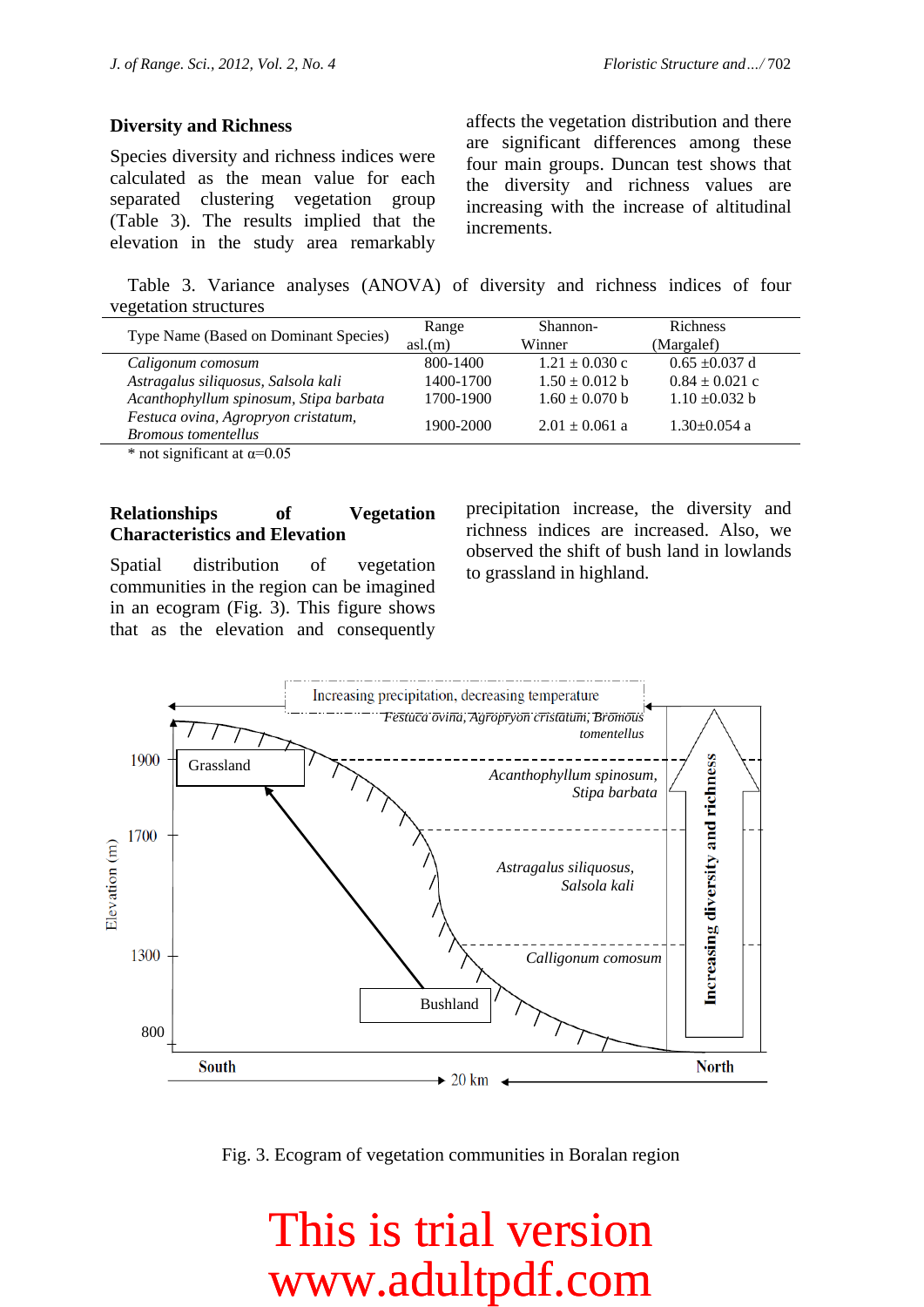### **Discussion**

Floristic composition of vascular plants was studied in the northwest of semi-arid Boralan Mountains. The occurrence of 108 vascular plant species clearly demonstrates that the Boralan Mountains have high floristic richness and considerable conservation importance. Therefore, it is noted that a detailed management plan can be developed for the region to ensure the sustainable utilization and conservation of the area vegetation and soil. Species richness and diversity are high due to the area soil, erratic rainfall and climate as well as variations in altitude and habitat for Boralan region.

The floristic composition analysis showed that Poaceae which is the largest family is represented by the highest number of species in the study area. Another large family is Asteraceae represented by 18 species. As illustrated before, high presences of Poaceae (24%) and Asteraceae (16 %) correspond with the most floras of the region regarded as the largest family in the floras of arid to semiarid regions (Goldblatt & Manning, 2000). In similar research done by Rasouli (2007) to identify medicinal plants in Kiamaki Mountain of North Eastern Azerbaijan province, it was found that Lamiaceae and Asteraceae were the most important medicinal families in the study region. Also, Mosavi (2004) showed that Asteraceae, Lamiaceae and Rosaceae were the most important medicinal families in Zanjan province in vicinity of the area with almost same climate conditions. Moreover, floristic analysis shows that the frequency of perennial plants were higher in the study area followed by annual species while the lower group was biennial species.

It is clear that vegetation is much more than a list of plant species. This floristic account along with the studies done on plant communities (Brown &

Bezuidenhout, 2000) serves as a basis to develop a habitat management plan for the Boralan region. Thus, we investigated the floristic composition, vegetation structure and its relationships with the elevation in Boralan region. Analyses of transect vegetation data by the means of classification techniques highlighted four primary vegetation groups along with the elevation gradient zones in Boralan region and the result showed that the elevation was one of the main factors affecting the diversity and distribution of vegetation groups. A comparison of mean value of Shannon-Weiner index for each vegetation type suggests that the lowest value (1.20) and the highest value (2.01) were found in the lowland dominated by *Calligonum comosum* shrubs and high land with grass group dominated by *Festuca ovina* and *Agropyron cristatum*, respectively. Similar results were obtained by Aronson and Shmida (1992). Positive shifts of elevation on a regional scale are directly correlated with rainfall amounts and temperature (Korner, 2003) and they represent one of the most obvious influences of mountains on plant diversity (Grytnes and Beaman, 2006). Plant species may also use mountainous areas to protect themselves (refuges) from human-induced disturbances (Burke, 2003). Hoffman and Cowling (1987) noted that an overall increase in grass cover from low to high elevations is correlated with an overall increase in rainfall. Also, the highest species number in the high elevation may be associated with the heterogeneity of disturbance. Heterogeneity of microsites can influence the distribution and coexistence of plant species; therefore, it can affect the floristic composition. It should be pointed out that predicting the response of plant communities to variations of resources and disturbance is still a challenge because the findings depend on how ecological gradients are characterized.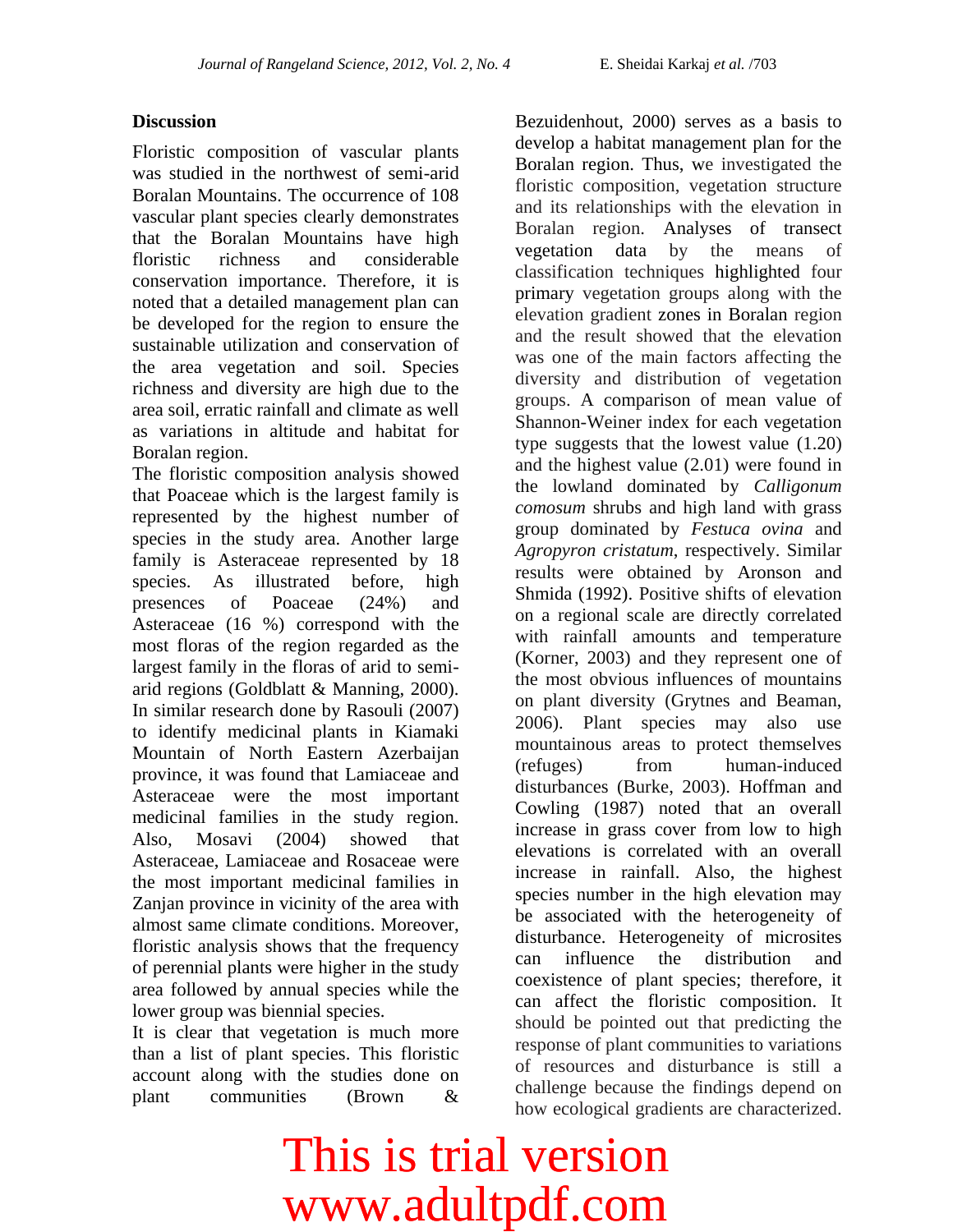However, a complete species list with the information on the distribution of each species always is not available and a detailed survey of flora is limited or even impossible in many cases due to the lack of time, research funds and/or unavailability of researchers with enough professional knowledge.

In overall, this research information will be used to develop conservation policies for the mountains of the Boralan which is an important and vulnerable habitat. This paper also points out the need for managerial practices to conserve plant diversity in the mountains. Also, the results of the present study demonstrate the need for further studies on the diversity and changing vegetation of the Boralan region. It indicates that the mountainous Boralan region forms an important conservation area and is a noteworthy region of biological diversity, species richness, ecosystem complexity and genetic variation.

Overall results showed that Boralan region comprises diverse ecosystems and presents very interesting aspects for vegetation studies and also, it is needed to investigate the effects of other environmental factors such as geology, soil, species distribution and vegetation communities in future researches.

### **References**

- Aronson, J. and Shmida, A., 1992. Plant species diversity along a Mediterraneandesert gradient and its correlation with inter-annual rainfall fluctuations, *Jour. Arid Environments,* **23:** 235-247.
- Arzani, H., 1997. Manual of rangeland assessment plan in rangelands of Iran with various climate conditions. Iranian Research Institute of forests and rangelands press, 65p. (In Persian).
- Assareh, M. H. and Akhlaghi, S. J. S., 2009. Strategic framework for developing and promoting natural resources research in I. R. Iran, principles, strategies, approaches, Research institute of forest and rangelands. No. 408, pp. 379. (In Persian).
- Azarnivand, H. and Zare Chahoki, M. A., 2008. Range Improvement, Tehran University press, 354. (In Persian).
- [Barthlott,](http://www.erdkunde.uni-bonn.de/@@results?sort_on:str=getDOI&sort_order:str=desc&getErdkundeAuthors:list=Wilhelm%20Barthlott) W., [Lauer,](http://www.erdkunde.uni-bonn.de/@@results?sort_on:str=getDOI&sort_order:str=desc&getErdkundeAuthors:list=Wilhelm%20Lauer) W. and [Placke,](http://www.erdkunde.uni-bonn.de/@@results?sort_on:str=getDOI&sort_order:str=desc&getErdkundeAuthors:list=Anja%20Placke) A. 1996, Global distribution of species diversity in vascular plants: towards a world map of phytodiversity, Erdkunde. **50(4):** 317 -327.
- Basiri, M., Jalalian, A. and Wahhabi, M. R., 1989. Plan report of studies on condition and production of seed in native range species in Fereiden region, Faculty of Agriculture, Industrial University of Isfahan, Iran. 60 p. (In Persian).
- Bolstad, P. V., Swank, W. and Vose, J., 1998. Predicting southern Appalachian over story vegetation with digital terrain data, Landscape Ecology. **13:** 271-283.
- Brown, L. R. and Bezuidenhout, H., 2000. Phytosociology of the De Rust section of the Mountain Zebra National Park, Eastern Cape, Koedoe**. 43(1):** 1–18.
- Burke, A., 2001. Determination of the landscape function and ecosystem dynamics: contribution to ecological restoration in the southern Namib Desert, Ambio. **30:** 29-36.
- Burke, A., 2003. Plant communities in central Namib Inselberg landscape, *Jour. Vegetation Science*, **13:** 483- 492.
- Davis, P. H., 1972-1984. Flora of Turkey, (Vol. 1-8), Edinburgh.
- Fossati, J. P., Autou, G. P., Eltier, J., 1999. Water as resource and disturbance for Wadi vegetation in a hyperarid area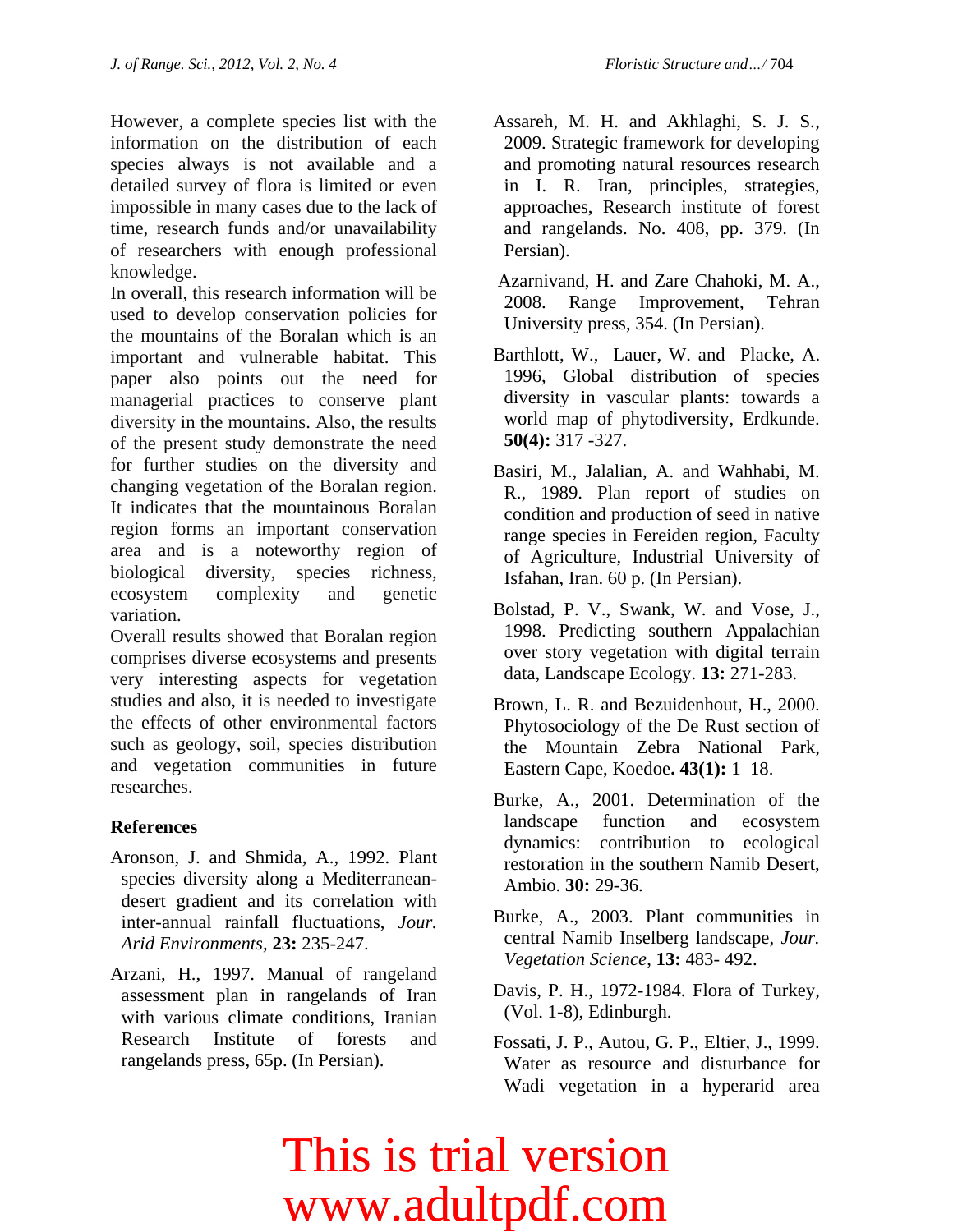(Wadi Sannur, Eastern Desert, Egypt), *Jour. Arid Environment,* **43:** 63-77.

- Goldblatt, P. and Manning, J., 2000. Cape plants, A Conspectus of The Cape Flora of South Africa, Strelitzia 9, Cape Town: Missouri Botanical Gardens USA & National Botanical Institute, South Africa.
- Grytnes, J. A., Beaman, J. H., 2006. Elevational species richness patterns for vascular plants on Mount Kinabalu, Borneo, *Jour. Biogeography*, **33:** 1838- 1849.
- Hammer, Q., Harper, D. A. T. and Ryan, P. D., 2001. PAST: Paleontological Statistical Software Package for Education and Data Analysis, Palaeontologia Electronica. **4(1):** 9p.
- Hoffman, M. T. and Cowling, R. M., 1987. Plant physiognomy, phenology and demography, Pp. 1-34, In: Cowling, R.M. & P. W. Roux (Eds.), karoo biome: a preliminary synthesis, Part 2- Vegetation and history. Pretoria: Council for Scientific and Industrial Research, National Scientific Programs Unit (South African National Scientific Programs report; no 142).
- Iranian Weather Organization, 2010. Available at: [http://www.irimo.ir](http://www.irimo.ir/) (accessed on 27 April, 2010).
- Kent, M. and Coker, P., 1996. Vegetation description and analysis: A practical approach, Belhaven Press, London, 363 p.
- Kluge, J., Kessler, M., 2006. Fern endemism and its correlates: contribution from an elevational transect in Costa Rica, Diversity and Distributions. **12:** 535-545.
- Korner, C., 2003. Alpine Plant Life: Functional Plant Ecology of High Mountain Ecosystems, Springer, Berlin.

Liu, H. Y., Xu, L. H., Chen, C. D., Cui, H. T. and Xu, X. Y., 2002. Vegetation patterns and nature reserve construction in an extremely arid desert in Anxi, NW China's Gansu province, *Jour. Environmental Sciences*, **14:** 380-387.

- Lomolino, M. V., 2001. Elevation gradients of species-density: historical and prospective views, Global Ecology and Biogeography, **10:** 3–13.
- Magurran, A. E., 2003. Measuring Biological Diversity, Wiley-Blackwell, London, 260 p.
- Mesdaghi, M., 2002. Range Management in Iran, Emam Reza University Publications, 220p. (In Persian).
- Miserere, L., Montacchini, F. and Buffa, G., 2003. Ecology of some mire and bog plant communities in the Western Italian Alps, *Jour. Limnology*. **62:** 88-96.
- Mosavi, A., 2004. Collection and identification of medicinal plants and cultivation of Zanjan province, *Iranian Jour. Medicinal and Aromatic Plants*, **20:**  345-368. (In Persian).
- Myers, N., Mittermeier, R. A., Mittermeier, C. G, Da Fonseca, G. A. B., Kent, J., 2000. Biodiversity hotspots for conservation priorities, Nature, **403:** 853- 858.
- Naqinezhad, A., Jalili, A., Attar, F., Ghahreman, A., Wheelerc, B. D., Hodgsonc, J. G., Shawc, S. C. and Maassoumi, A., 2009. Floristic characteristics of the wetland sites on dry southern slopes of the Alborz Mts., Iran: The role of altitude in floristic composition, *Flora*. **204**: 254-269.
- Petchey, O. L. and Gaston, K. J., 2006. Functional diversity: back to basics and looking forward, Ecological Letters. **9:** 741–758.